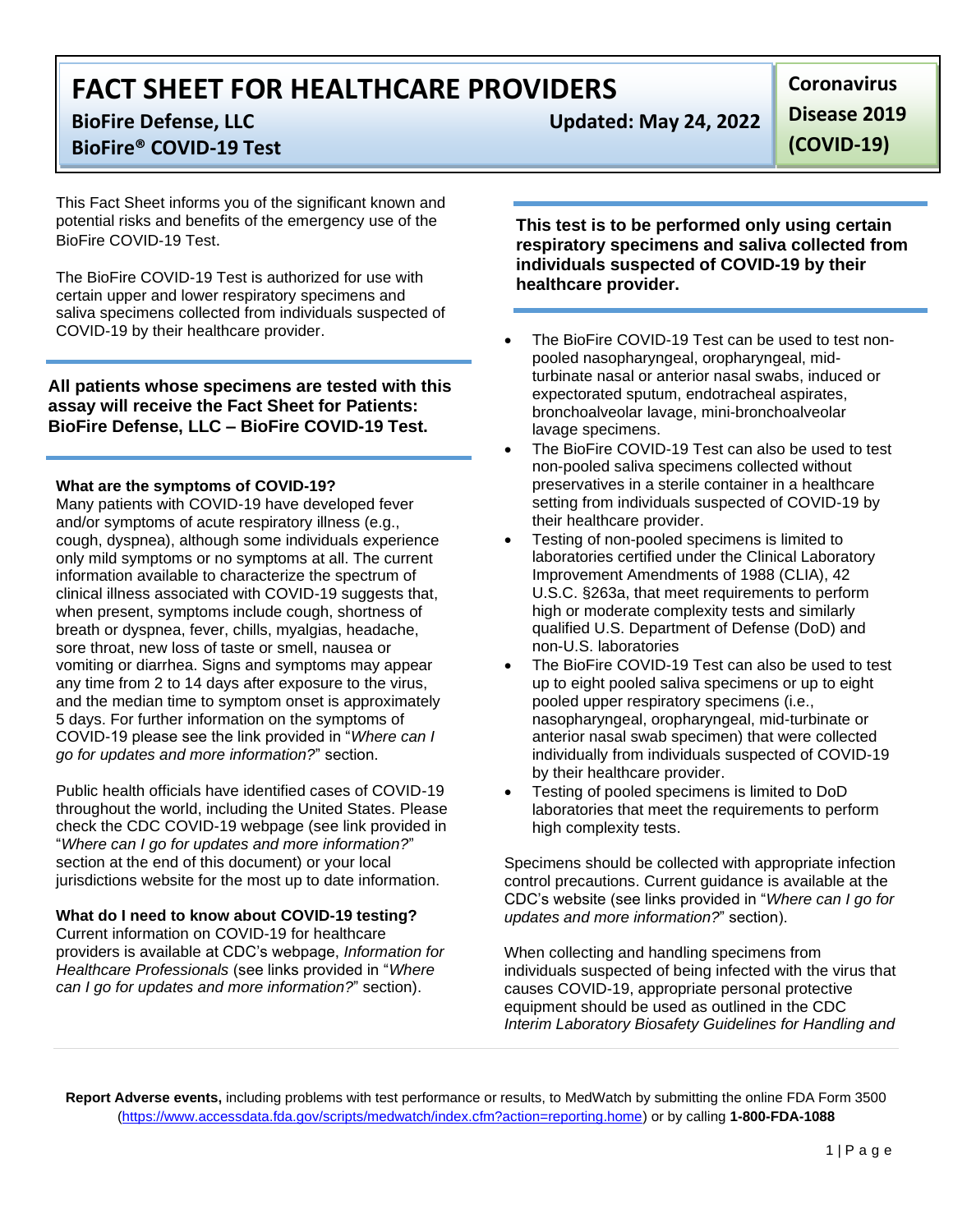**FACT SHEET FOR HEALTHCARE PROVIDERS**

**BioFire® COVID-19 Test**

*Processing Specimens Associated with Coronavirus Disease 2019 (COVID-19)*. For additional information, refer to CDC *Interim Guidelines for Collecting, Handling, and Testing Clinical Specimens from Persons Under Investigation (PUIs) for Coronavirus Disease 2019 (COVID-19) (*see links provided in "*Where can I go for updates and more information?*" section).

### **What does it mean if the specimen tests positive for the virus that causes COVID-19?**

A positive test result for COVID-19 indicates that RNA from SARS-CoV-2 was detected, and therefore the patient is infected with the virus and presumed to be contagious. Laboratory test results should always be considered in the context of clinical observations and epidemiological data (such as local prevalence rates and current outbreak/epicenter locations) in making a final diagnosis and patient management decisions. Patient management should be made by a healthcare provider and follow current CDC guidelines.

The BioFire COVID-19 Test has been designed to minimize the likelihood of false positive test results. However, it is still possible that this test can give a false positive result, even when used in locations where the prevalence is below 5%. In the event of a false positive result, risks to patients could include the following: a recommendation for isolation of the patient, monitoring of household or other close contacts for symptoms, patient isolation that might limit contact with family or friends and may increase contact with other potentially COVID-19 patients, limits in the ability to work, delayed diagnosis and treatment for the true infection causing the symptoms, unnecessary prescription of a treatment or therapy, or other unintended adverse effects.

Individuals included in a pool that returns a positive or invalid result should be treated as a presumptive positive unless or until they receive a negative result when retested individually. However, as most individuals in a positive pool will likely receive a negative result when retested individually, they should isolate until receiving a negative result when re-tested individually and should not be cohorted with other individuals who have received a positive or presumptive positive result.

**BioFire Defense, LLC Updated: May 24, 2022**

**Coronavirus Disease 2019 (COVID-19)**

All laboratories using this test must follow the standard testing and reporting guidelines according to their appropriate public health authorities.

### **What does it mean if the specimen tests negative for the virus that causes COVID-19?**

A negative test result for this test means that SARS-CoV-2 RNA was not present in the specimen above the limit of detection. However, a negative result does not rule out COVID-19 and should not be used as the sole basis for treatment or patient management decisions. It is possible to test a person too early or too late during SARS-CoV-2 infection to make an accurate diagnosis via BioFire COVID-19 Test.

Specimens with low viral loads may not be detected in sample pools due to the decreased sensitivity of pooled testing. Your interpretation of negative results should take into account clinical and epidemiological risk factors.

When diagnostic testing is negative, the possibility of a false negative result should be considered in the context of a patient's recent exposures and the presence of clinical signs and symptoms consistent with COVID-19. The possibility of a false negative result should especially be considered if the patient's recent exposures or clinical presentation indicate that COVID-19 is likely, and diagnostic tests for other causes of illness (e.g., other respiratory illness) are negative.

If COVID-19 is still suspected based on exposure history together with other clinical findings, re-testing using a new sample with a sensitive method or without pooling should be considered by healthcare providers in consultation with public health authorities. Additional testing may be helpful to ensure testing was not conducted too early.

If a negative result is obtained with a saliva specimen and COVID-19 is still suspected based on exposure history together with other clinical findings, testing an alternative specimen type should be considered by healthcare providers in consultation with public health authorities.

**Report Adverse events,** including problems with test performance or results, to MedWatch by submitting the online FDA Form 3500 [\(https://www.accessdata.fda.gov/scripts/medwatch/index.cfm?action=reporting.home\)](https://www.accessdata.fda.gov/scripts/medwatch/index.cfm?action=reporting.home) or by calling **1-800-FDA-1088**